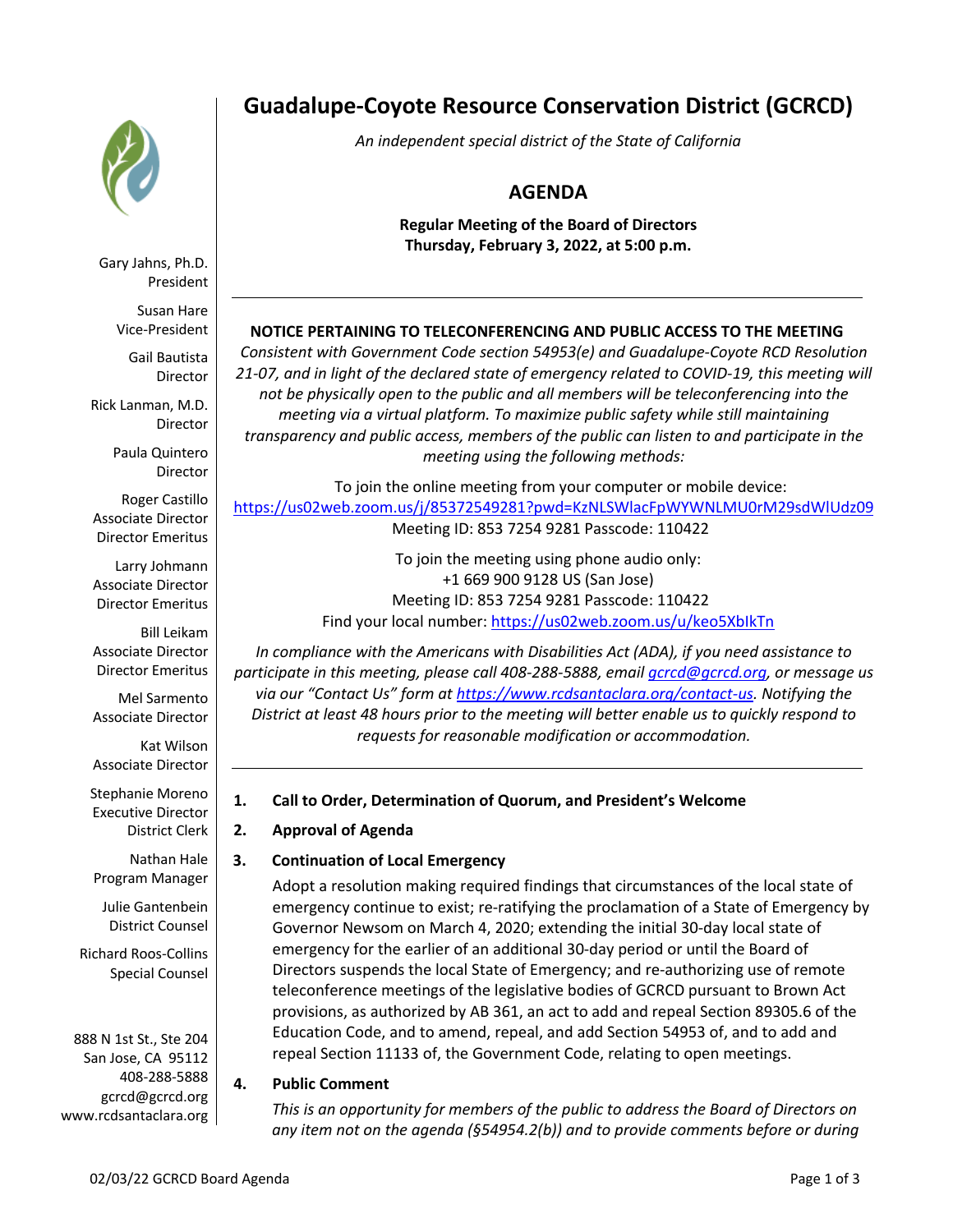*the Board's consideration of items (§54954.3(a)). See "Notice to the Public" at the end of the agenda for additional information.*

#### **5. Consent Agenda**

*Items on the consent agenda (see list at end of regular agenda items) are considered routine and may be enacted by one motion. Any Director, Associate Director, staff, or member of the public may request an item be moved from the consent agenda to the regular agenda for separate discussion and action.*

#### **6. Partner Reports**

- 6.1 *USDA-NRCS:* Monthly report from District Conservationist James Booth, Hollister Service Center.
- 6.2 *Other Partners:* Updates from other partners who wish to share information regarding agricultural and natural resources conservation activities, programs, and projects.

#### **7. Programs and Projects**

- 7.1 *Community Grant Writing Program:* Update from Executive Director on implementation.
- 7.2 *Climate Action Initiative:* Update from Executive Director on outreach and potential interest in collaborative project.
- 7.3 *Silver Creek Linear Park Project:* Update from Executive Director on implementation.
- 7.4 *Coastal Conservancy RFP:* Update from Executive Director on collaboration with Santa Clara County FireSafe Council and Loma Prieta RCD on pre-proposal.

#### **8. Administration:**

- 8.1 *Santa Clara County FireSafe Council (SCCFSC):* Discussion and possible action regarding potential Director interest in serving on the SCCFSC Board of Advisors for 2022.
- 8.2 *CARCD-WCB Block Grant Application:* Report on funding opportunity for RCDs and partners through a California Association of Resource Conservation District (CARCD) block grant from the California Wildlife Conservation Board (WCB).
- 8.3 *District Policy Review:*
	- 8.3.1 *Associate Directors:* Review and discussion of recommended changes to the policy; approve resolution adopting the amended policy.
	- 8.3.2 *Volunteer*: Review and discussion of recommended changes to the policy; approve resolution adopting the amended policy.

#### **9. Board Members, Associate Director and Staff Reports:**

9.1 Individual updates and reports on topics and activities relevant to GCRCD.

#### **10. Adjourn Meeting**

# **Consent Agenda**

- 5.1 Approve minutes for the January 6, 2022, Board Meeting.
- 5.2 Accept financial reports through December 2021.

#### **Information Only**

- 5.3 County of Santa Clara; *Participate in the Climate Roadmap*; dated January 14, 2022.
- 5.4 County of Santa Clara; *Filing of Statements of Economic Interests - Form 700;* dated January 20, 2022.
- 5.5 Correspondence from Valley Water; *Valley Water Board of Directors Considers Adoption of One Water Plans*; dated January 24, 2022.
- 5.6 Correspondence from NOAA Fisheries; *Recovering Threatened and Endangered Species FY 2019-2020;*  received January 31, 2022.